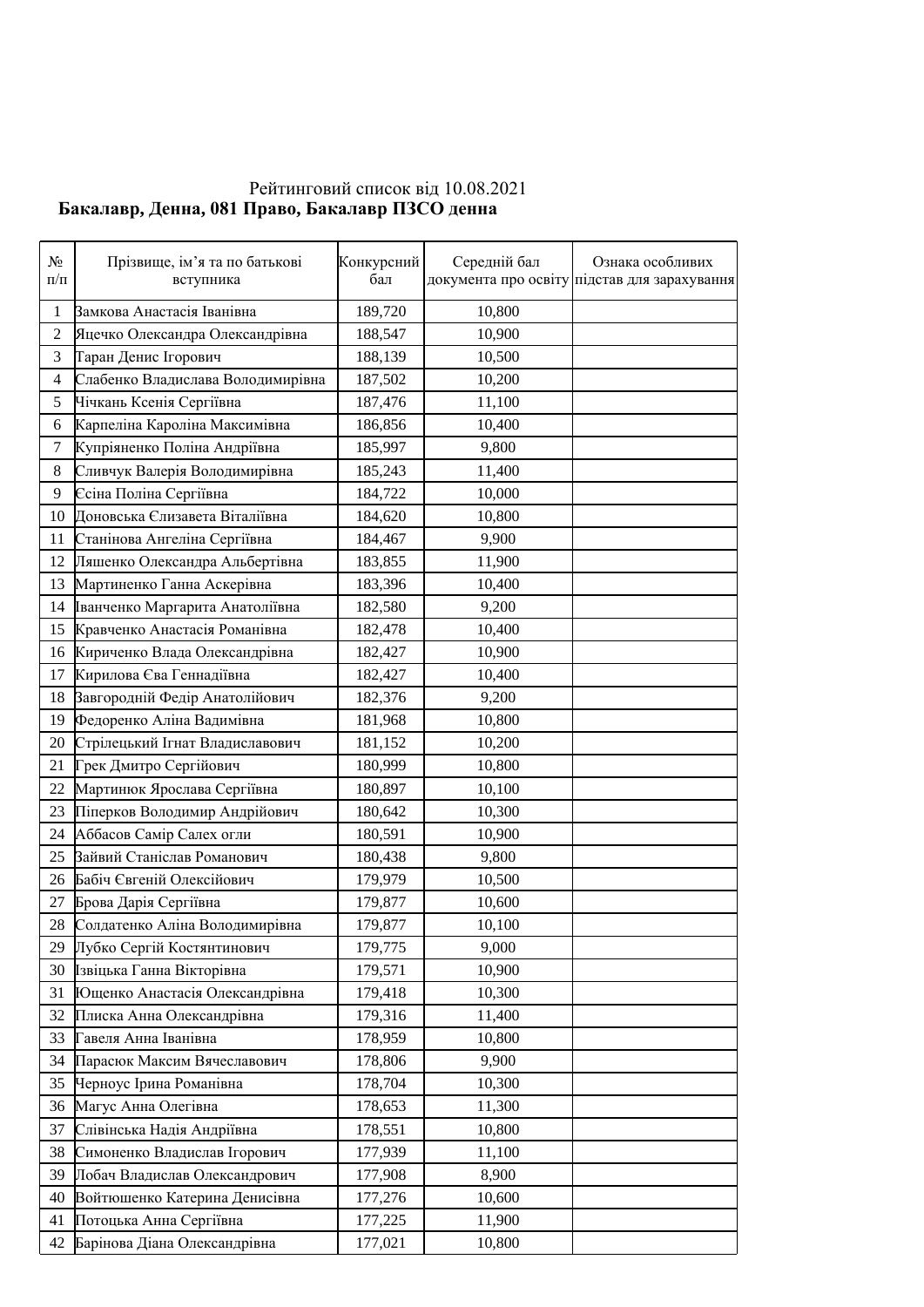| Абрамовський Даниїл Олександрович<br>176,715<br>10,300<br>44<br>Вуєва Анастасія Віталіївна<br>176,296<br>10,400<br>45<br>Ященко Катерина Володимирівна<br>176,052<br>10,600<br>46<br>Шульга Олександр Віталійович<br>47<br>175,389<br>8,700<br>Каліберда Нікіта Геннадійович<br>48<br>175,083<br>10,700<br>Грудецька Вікторія Андріївна<br>49<br>174,777<br>10,200<br>Тичка Ангеліна Павлівна<br>50<br>174,631<br>9,300<br>Чуян Катерина Олегівна<br>174,573<br>10,500<br>51<br>Удалий Матвій Вадимович<br>174,573<br>9,500<br>52<br>Лоян Єва Сергіївна<br>173,859<br>10,000<br>53<br>54<br>Позняк Анна Олександрівна<br>173,747<br>10,400<br>Мордович Максим Володимирович<br>10,400<br>55<br>173,502<br>Чиркова Єва Олександрівна<br>173,298<br>10,800<br>56<br>Запорожченко Максим Артемович<br>57<br>10,100<br>172,941<br>Мунтян Марк Едуардович<br>10,300<br>58<br>172,890<br>Чала Аліна Володимирівна<br>59<br>172,890<br>9,800<br>Горобець Олег Юрійович<br>172,788<br>10,700<br>60<br>Семенюк Олексій Андрійович<br>172,686<br>9,100<br>61<br>Стоєва Тетяна Іванівна<br>172,635<br>10,400<br>62<br>Білокінь Микита Юрійович<br>172,584<br>10,500<br>63<br>Бурцева Альона Олександрівна<br>172,227<br>11,400<br>64<br>Устименко Владислава Валеріївна<br>65<br>172,176<br>10,400<br>Абусова Крістіна Олексіївна<br>10,700<br>66<br>172,074<br>Журавка Яна Анатоліївна<br>171,717<br>10,300<br>67<br>Пилипенко Анна Олександрівна<br>171,717<br>9,700<br>68<br>Рукіна Діана Олексіївна<br>171,510<br>10,700<br>69<br>70<br>Ануфрієва Марія Сергіївна<br>171,360<br>8,600<br>Семенюк Анастасія Олександрівна<br>10,900<br>71<br>171,258<br>171,207<br>Перетятько Катерина Сергіївна<br>10,200<br>72<br>73 Хохлова Карина Валеріївна<br>171,054<br>10,400<br>Дубовик Артем Олександрович<br>170,952<br>10,800<br>74<br>Кирилаха Дарина Олександрівна<br>170,748<br>10,500<br>75<br>Тернова Ксенія Олександрівна<br>170,574<br>10,300<br>76<br>Кірушок Яна Володимирівна<br>170,340<br>77<br>10,600<br>Сарана Валерія Валеріївна<br>78<br>170,340<br>9,700<br>Дмитрієв Валентин Юрійович<br>79<br>170,313<br>10,900<br>Клименко Марія Антонівна<br>170,289<br>9,300<br>80<br>Спіченко Вероніка Вячеславівна<br>170,136<br>11,000<br>81<br>Дідківська Софія Сергіївна<br>82<br>170,034<br>10,300<br>Ксіонда Єгор Геннадійович<br>8,900<br>83<br>169,932<br>Кудря Сніжана Сергіївна<br>169,677<br>9,900<br>84<br>Демченко Софія Русланівна<br>85<br>169,575<br>10,400<br>Гурина Тетяна Віталіївна<br>86<br>169,422<br>10,300<br>Антоненко Софія Вікторівна<br>10,000<br>87<br>169,116<br>Куртова Ксенія Максимівна<br>88<br>168,963<br>9,500<br>89<br>Покотилов Артем Олександрович<br>168,912<br>9,300<br>Мамотько Богдан Олексійович<br>8,500<br>90<br>168,708<br>Шаркань Поліна Михайлівна<br>168,504<br>10,200<br>91<br>Кучерява Вікторія Сергіївна<br>168,453<br>9,600<br>92<br>Косенко Андрій Володимирович<br>168,300<br>93<br>10,300<br>Порхун Марія Віталіївна<br>94<br>167,817<br>10,000 | 43 | Павлішин Владислав Євгенович | 176,817 | 10,300 |  |
|-----------------------------------------------------------------------------------------------------------------------------------------------------------------------------------------------------------------------------------------------------------------------------------------------------------------------------------------------------------------------------------------------------------------------------------------------------------------------------------------------------------------------------------------------------------------------------------------------------------------------------------------------------------------------------------------------------------------------------------------------------------------------------------------------------------------------------------------------------------------------------------------------------------------------------------------------------------------------------------------------------------------------------------------------------------------------------------------------------------------------------------------------------------------------------------------------------------------------------------------------------------------------------------------------------------------------------------------------------------------------------------------------------------------------------------------------------------------------------------------------------------------------------------------------------------------------------------------------------------------------------------------------------------------------------------------------------------------------------------------------------------------------------------------------------------------------------------------------------------------------------------------------------------------------------------------------------------------------------------------------------------------------------------------------------------------------------------------------------------------------------------------------------------------------------------------------------------------------------------------------------------------------------------------------------------------------------------------------------------------------------------------------------------------------------------------------------------------------------------------------------------------------------------------------------------------------------------------------------------------------------------------------------------------------------------------------------------------------------------------------------------------------------------------------------------------------------------------------------------------------------------------------------------------------------------------------------------------------------------------------------|----|------------------------------|---------|--------|--|
|                                                                                                                                                                                                                                                                                                                                                                                                                                                                                                                                                                                                                                                                                                                                                                                                                                                                                                                                                                                                                                                                                                                                                                                                                                                                                                                                                                                                                                                                                                                                                                                                                                                                                                                                                                                                                                                                                                                                                                                                                                                                                                                                                                                                                                                                                                                                                                                                                                                                                                                                                                                                                                                                                                                                                                                                                                                                                                                                                                                                     |    |                              |         |        |  |
|                                                                                                                                                                                                                                                                                                                                                                                                                                                                                                                                                                                                                                                                                                                                                                                                                                                                                                                                                                                                                                                                                                                                                                                                                                                                                                                                                                                                                                                                                                                                                                                                                                                                                                                                                                                                                                                                                                                                                                                                                                                                                                                                                                                                                                                                                                                                                                                                                                                                                                                                                                                                                                                                                                                                                                                                                                                                                                                                                                                                     |    |                              |         |        |  |
|                                                                                                                                                                                                                                                                                                                                                                                                                                                                                                                                                                                                                                                                                                                                                                                                                                                                                                                                                                                                                                                                                                                                                                                                                                                                                                                                                                                                                                                                                                                                                                                                                                                                                                                                                                                                                                                                                                                                                                                                                                                                                                                                                                                                                                                                                                                                                                                                                                                                                                                                                                                                                                                                                                                                                                                                                                                                                                                                                                                                     |    |                              |         |        |  |
|                                                                                                                                                                                                                                                                                                                                                                                                                                                                                                                                                                                                                                                                                                                                                                                                                                                                                                                                                                                                                                                                                                                                                                                                                                                                                                                                                                                                                                                                                                                                                                                                                                                                                                                                                                                                                                                                                                                                                                                                                                                                                                                                                                                                                                                                                                                                                                                                                                                                                                                                                                                                                                                                                                                                                                                                                                                                                                                                                                                                     |    |                              |         |        |  |
|                                                                                                                                                                                                                                                                                                                                                                                                                                                                                                                                                                                                                                                                                                                                                                                                                                                                                                                                                                                                                                                                                                                                                                                                                                                                                                                                                                                                                                                                                                                                                                                                                                                                                                                                                                                                                                                                                                                                                                                                                                                                                                                                                                                                                                                                                                                                                                                                                                                                                                                                                                                                                                                                                                                                                                                                                                                                                                                                                                                                     |    |                              |         |        |  |
|                                                                                                                                                                                                                                                                                                                                                                                                                                                                                                                                                                                                                                                                                                                                                                                                                                                                                                                                                                                                                                                                                                                                                                                                                                                                                                                                                                                                                                                                                                                                                                                                                                                                                                                                                                                                                                                                                                                                                                                                                                                                                                                                                                                                                                                                                                                                                                                                                                                                                                                                                                                                                                                                                                                                                                                                                                                                                                                                                                                                     |    |                              |         |        |  |
|                                                                                                                                                                                                                                                                                                                                                                                                                                                                                                                                                                                                                                                                                                                                                                                                                                                                                                                                                                                                                                                                                                                                                                                                                                                                                                                                                                                                                                                                                                                                                                                                                                                                                                                                                                                                                                                                                                                                                                                                                                                                                                                                                                                                                                                                                                                                                                                                                                                                                                                                                                                                                                                                                                                                                                                                                                                                                                                                                                                                     |    |                              |         |        |  |
|                                                                                                                                                                                                                                                                                                                                                                                                                                                                                                                                                                                                                                                                                                                                                                                                                                                                                                                                                                                                                                                                                                                                                                                                                                                                                                                                                                                                                                                                                                                                                                                                                                                                                                                                                                                                                                                                                                                                                                                                                                                                                                                                                                                                                                                                                                                                                                                                                                                                                                                                                                                                                                                                                                                                                                                                                                                                                                                                                                                                     |    |                              |         |        |  |
|                                                                                                                                                                                                                                                                                                                                                                                                                                                                                                                                                                                                                                                                                                                                                                                                                                                                                                                                                                                                                                                                                                                                                                                                                                                                                                                                                                                                                                                                                                                                                                                                                                                                                                                                                                                                                                                                                                                                                                                                                                                                                                                                                                                                                                                                                                                                                                                                                                                                                                                                                                                                                                                                                                                                                                                                                                                                                                                                                                                                     |    |                              |         |        |  |
|                                                                                                                                                                                                                                                                                                                                                                                                                                                                                                                                                                                                                                                                                                                                                                                                                                                                                                                                                                                                                                                                                                                                                                                                                                                                                                                                                                                                                                                                                                                                                                                                                                                                                                                                                                                                                                                                                                                                                                                                                                                                                                                                                                                                                                                                                                                                                                                                                                                                                                                                                                                                                                                                                                                                                                                                                                                                                                                                                                                                     |    |                              |         |        |  |
|                                                                                                                                                                                                                                                                                                                                                                                                                                                                                                                                                                                                                                                                                                                                                                                                                                                                                                                                                                                                                                                                                                                                                                                                                                                                                                                                                                                                                                                                                                                                                                                                                                                                                                                                                                                                                                                                                                                                                                                                                                                                                                                                                                                                                                                                                                                                                                                                                                                                                                                                                                                                                                                                                                                                                                                                                                                                                                                                                                                                     |    |                              |         |        |  |
|                                                                                                                                                                                                                                                                                                                                                                                                                                                                                                                                                                                                                                                                                                                                                                                                                                                                                                                                                                                                                                                                                                                                                                                                                                                                                                                                                                                                                                                                                                                                                                                                                                                                                                                                                                                                                                                                                                                                                                                                                                                                                                                                                                                                                                                                                                                                                                                                                                                                                                                                                                                                                                                                                                                                                                                                                                                                                                                                                                                                     |    |                              |         |        |  |
|                                                                                                                                                                                                                                                                                                                                                                                                                                                                                                                                                                                                                                                                                                                                                                                                                                                                                                                                                                                                                                                                                                                                                                                                                                                                                                                                                                                                                                                                                                                                                                                                                                                                                                                                                                                                                                                                                                                                                                                                                                                                                                                                                                                                                                                                                                                                                                                                                                                                                                                                                                                                                                                                                                                                                                                                                                                                                                                                                                                                     |    |                              |         |        |  |
|                                                                                                                                                                                                                                                                                                                                                                                                                                                                                                                                                                                                                                                                                                                                                                                                                                                                                                                                                                                                                                                                                                                                                                                                                                                                                                                                                                                                                                                                                                                                                                                                                                                                                                                                                                                                                                                                                                                                                                                                                                                                                                                                                                                                                                                                                                                                                                                                                                                                                                                                                                                                                                                                                                                                                                                                                                                                                                                                                                                                     |    |                              |         |        |  |
|                                                                                                                                                                                                                                                                                                                                                                                                                                                                                                                                                                                                                                                                                                                                                                                                                                                                                                                                                                                                                                                                                                                                                                                                                                                                                                                                                                                                                                                                                                                                                                                                                                                                                                                                                                                                                                                                                                                                                                                                                                                                                                                                                                                                                                                                                                                                                                                                                                                                                                                                                                                                                                                                                                                                                                                                                                                                                                                                                                                                     |    |                              |         |        |  |
|                                                                                                                                                                                                                                                                                                                                                                                                                                                                                                                                                                                                                                                                                                                                                                                                                                                                                                                                                                                                                                                                                                                                                                                                                                                                                                                                                                                                                                                                                                                                                                                                                                                                                                                                                                                                                                                                                                                                                                                                                                                                                                                                                                                                                                                                                                                                                                                                                                                                                                                                                                                                                                                                                                                                                                                                                                                                                                                                                                                                     |    |                              |         |        |  |
|                                                                                                                                                                                                                                                                                                                                                                                                                                                                                                                                                                                                                                                                                                                                                                                                                                                                                                                                                                                                                                                                                                                                                                                                                                                                                                                                                                                                                                                                                                                                                                                                                                                                                                                                                                                                                                                                                                                                                                                                                                                                                                                                                                                                                                                                                                                                                                                                                                                                                                                                                                                                                                                                                                                                                                                                                                                                                                                                                                                                     |    |                              |         |        |  |
|                                                                                                                                                                                                                                                                                                                                                                                                                                                                                                                                                                                                                                                                                                                                                                                                                                                                                                                                                                                                                                                                                                                                                                                                                                                                                                                                                                                                                                                                                                                                                                                                                                                                                                                                                                                                                                                                                                                                                                                                                                                                                                                                                                                                                                                                                                                                                                                                                                                                                                                                                                                                                                                                                                                                                                                                                                                                                                                                                                                                     |    |                              |         |        |  |
|                                                                                                                                                                                                                                                                                                                                                                                                                                                                                                                                                                                                                                                                                                                                                                                                                                                                                                                                                                                                                                                                                                                                                                                                                                                                                                                                                                                                                                                                                                                                                                                                                                                                                                                                                                                                                                                                                                                                                                                                                                                                                                                                                                                                                                                                                                                                                                                                                                                                                                                                                                                                                                                                                                                                                                                                                                                                                                                                                                                                     |    |                              |         |        |  |
|                                                                                                                                                                                                                                                                                                                                                                                                                                                                                                                                                                                                                                                                                                                                                                                                                                                                                                                                                                                                                                                                                                                                                                                                                                                                                                                                                                                                                                                                                                                                                                                                                                                                                                                                                                                                                                                                                                                                                                                                                                                                                                                                                                                                                                                                                                                                                                                                                                                                                                                                                                                                                                                                                                                                                                                                                                                                                                                                                                                                     |    |                              |         |        |  |
|                                                                                                                                                                                                                                                                                                                                                                                                                                                                                                                                                                                                                                                                                                                                                                                                                                                                                                                                                                                                                                                                                                                                                                                                                                                                                                                                                                                                                                                                                                                                                                                                                                                                                                                                                                                                                                                                                                                                                                                                                                                                                                                                                                                                                                                                                                                                                                                                                                                                                                                                                                                                                                                                                                                                                                                                                                                                                                                                                                                                     |    |                              |         |        |  |
|                                                                                                                                                                                                                                                                                                                                                                                                                                                                                                                                                                                                                                                                                                                                                                                                                                                                                                                                                                                                                                                                                                                                                                                                                                                                                                                                                                                                                                                                                                                                                                                                                                                                                                                                                                                                                                                                                                                                                                                                                                                                                                                                                                                                                                                                                                                                                                                                                                                                                                                                                                                                                                                                                                                                                                                                                                                                                                                                                                                                     |    |                              |         |        |  |
|                                                                                                                                                                                                                                                                                                                                                                                                                                                                                                                                                                                                                                                                                                                                                                                                                                                                                                                                                                                                                                                                                                                                                                                                                                                                                                                                                                                                                                                                                                                                                                                                                                                                                                                                                                                                                                                                                                                                                                                                                                                                                                                                                                                                                                                                                                                                                                                                                                                                                                                                                                                                                                                                                                                                                                                                                                                                                                                                                                                                     |    |                              |         |        |  |
|                                                                                                                                                                                                                                                                                                                                                                                                                                                                                                                                                                                                                                                                                                                                                                                                                                                                                                                                                                                                                                                                                                                                                                                                                                                                                                                                                                                                                                                                                                                                                                                                                                                                                                                                                                                                                                                                                                                                                                                                                                                                                                                                                                                                                                                                                                                                                                                                                                                                                                                                                                                                                                                                                                                                                                                                                                                                                                                                                                                                     |    |                              |         |        |  |
|                                                                                                                                                                                                                                                                                                                                                                                                                                                                                                                                                                                                                                                                                                                                                                                                                                                                                                                                                                                                                                                                                                                                                                                                                                                                                                                                                                                                                                                                                                                                                                                                                                                                                                                                                                                                                                                                                                                                                                                                                                                                                                                                                                                                                                                                                                                                                                                                                                                                                                                                                                                                                                                                                                                                                                                                                                                                                                                                                                                                     |    |                              |         |        |  |
|                                                                                                                                                                                                                                                                                                                                                                                                                                                                                                                                                                                                                                                                                                                                                                                                                                                                                                                                                                                                                                                                                                                                                                                                                                                                                                                                                                                                                                                                                                                                                                                                                                                                                                                                                                                                                                                                                                                                                                                                                                                                                                                                                                                                                                                                                                                                                                                                                                                                                                                                                                                                                                                                                                                                                                                                                                                                                                                                                                                                     |    |                              |         |        |  |
|                                                                                                                                                                                                                                                                                                                                                                                                                                                                                                                                                                                                                                                                                                                                                                                                                                                                                                                                                                                                                                                                                                                                                                                                                                                                                                                                                                                                                                                                                                                                                                                                                                                                                                                                                                                                                                                                                                                                                                                                                                                                                                                                                                                                                                                                                                                                                                                                                                                                                                                                                                                                                                                                                                                                                                                                                                                                                                                                                                                                     |    |                              |         |        |  |
|                                                                                                                                                                                                                                                                                                                                                                                                                                                                                                                                                                                                                                                                                                                                                                                                                                                                                                                                                                                                                                                                                                                                                                                                                                                                                                                                                                                                                                                                                                                                                                                                                                                                                                                                                                                                                                                                                                                                                                                                                                                                                                                                                                                                                                                                                                                                                                                                                                                                                                                                                                                                                                                                                                                                                                                                                                                                                                                                                                                                     |    |                              |         |        |  |
|                                                                                                                                                                                                                                                                                                                                                                                                                                                                                                                                                                                                                                                                                                                                                                                                                                                                                                                                                                                                                                                                                                                                                                                                                                                                                                                                                                                                                                                                                                                                                                                                                                                                                                                                                                                                                                                                                                                                                                                                                                                                                                                                                                                                                                                                                                                                                                                                                                                                                                                                                                                                                                                                                                                                                                                                                                                                                                                                                                                                     |    |                              |         |        |  |
|                                                                                                                                                                                                                                                                                                                                                                                                                                                                                                                                                                                                                                                                                                                                                                                                                                                                                                                                                                                                                                                                                                                                                                                                                                                                                                                                                                                                                                                                                                                                                                                                                                                                                                                                                                                                                                                                                                                                                                                                                                                                                                                                                                                                                                                                                                                                                                                                                                                                                                                                                                                                                                                                                                                                                                                                                                                                                                                                                                                                     |    |                              |         |        |  |
|                                                                                                                                                                                                                                                                                                                                                                                                                                                                                                                                                                                                                                                                                                                                                                                                                                                                                                                                                                                                                                                                                                                                                                                                                                                                                                                                                                                                                                                                                                                                                                                                                                                                                                                                                                                                                                                                                                                                                                                                                                                                                                                                                                                                                                                                                                                                                                                                                                                                                                                                                                                                                                                                                                                                                                                                                                                                                                                                                                                                     |    |                              |         |        |  |
|                                                                                                                                                                                                                                                                                                                                                                                                                                                                                                                                                                                                                                                                                                                                                                                                                                                                                                                                                                                                                                                                                                                                                                                                                                                                                                                                                                                                                                                                                                                                                                                                                                                                                                                                                                                                                                                                                                                                                                                                                                                                                                                                                                                                                                                                                                                                                                                                                                                                                                                                                                                                                                                                                                                                                                                                                                                                                                                                                                                                     |    |                              |         |        |  |
|                                                                                                                                                                                                                                                                                                                                                                                                                                                                                                                                                                                                                                                                                                                                                                                                                                                                                                                                                                                                                                                                                                                                                                                                                                                                                                                                                                                                                                                                                                                                                                                                                                                                                                                                                                                                                                                                                                                                                                                                                                                                                                                                                                                                                                                                                                                                                                                                                                                                                                                                                                                                                                                                                                                                                                                                                                                                                                                                                                                                     |    |                              |         |        |  |
|                                                                                                                                                                                                                                                                                                                                                                                                                                                                                                                                                                                                                                                                                                                                                                                                                                                                                                                                                                                                                                                                                                                                                                                                                                                                                                                                                                                                                                                                                                                                                                                                                                                                                                                                                                                                                                                                                                                                                                                                                                                                                                                                                                                                                                                                                                                                                                                                                                                                                                                                                                                                                                                                                                                                                                                                                                                                                                                                                                                                     |    |                              |         |        |  |
|                                                                                                                                                                                                                                                                                                                                                                                                                                                                                                                                                                                                                                                                                                                                                                                                                                                                                                                                                                                                                                                                                                                                                                                                                                                                                                                                                                                                                                                                                                                                                                                                                                                                                                                                                                                                                                                                                                                                                                                                                                                                                                                                                                                                                                                                                                                                                                                                                                                                                                                                                                                                                                                                                                                                                                                                                                                                                                                                                                                                     |    |                              |         |        |  |
|                                                                                                                                                                                                                                                                                                                                                                                                                                                                                                                                                                                                                                                                                                                                                                                                                                                                                                                                                                                                                                                                                                                                                                                                                                                                                                                                                                                                                                                                                                                                                                                                                                                                                                                                                                                                                                                                                                                                                                                                                                                                                                                                                                                                                                                                                                                                                                                                                                                                                                                                                                                                                                                                                                                                                                                                                                                                                                                                                                                                     |    |                              |         |        |  |
|                                                                                                                                                                                                                                                                                                                                                                                                                                                                                                                                                                                                                                                                                                                                                                                                                                                                                                                                                                                                                                                                                                                                                                                                                                                                                                                                                                                                                                                                                                                                                                                                                                                                                                                                                                                                                                                                                                                                                                                                                                                                                                                                                                                                                                                                                                                                                                                                                                                                                                                                                                                                                                                                                                                                                                                                                                                                                                                                                                                                     |    |                              |         |        |  |
|                                                                                                                                                                                                                                                                                                                                                                                                                                                                                                                                                                                                                                                                                                                                                                                                                                                                                                                                                                                                                                                                                                                                                                                                                                                                                                                                                                                                                                                                                                                                                                                                                                                                                                                                                                                                                                                                                                                                                                                                                                                                                                                                                                                                                                                                                                                                                                                                                                                                                                                                                                                                                                                                                                                                                                                                                                                                                                                                                                                                     |    |                              |         |        |  |
|                                                                                                                                                                                                                                                                                                                                                                                                                                                                                                                                                                                                                                                                                                                                                                                                                                                                                                                                                                                                                                                                                                                                                                                                                                                                                                                                                                                                                                                                                                                                                                                                                                                                                                                                                                                                                                                                                                                                                                                                                                                                                                                                                                                                                                                                                                                                                                                                                                                                                                                                                                                                                                                                                                                                                                                                                                                                                                                                                                                                     |    |                              |         |        |  |
|                                                                                                                                                                                                                                                                                                                                                                                                                                                                                                                                                                                                                                                                                                                                                                                                                                                                                                                                                                                                                                                                                                                                                                                                                                                                                                                                                                                                                                                                                                                                                                                                                                                                                                                                                                                                                                                                                                                                                                                                                                                                                                                                                                                                                                                                                                                                                                                                                                                                                                                                                                                                                                                                                                                                                                                                                                                                                                                                                                                                     |    |                              |         |        |  |
|                                                                                                                                                                                                                                                                                                                                                                                                                                                                                                                                                                                                                                                                                                                                                                                                                                                                                                                                                                                                                                                                                                                                                                                                                                                                                                                                                                                                                                                                                                                                                                                                                                                                                                                                                                                                                                                                                                                                                                                                                                                                                                                                                                                                                                                                                                                                                                                                                                                                                                                                                                                                                                                                                                                                                                                                                                                                                                                                                                                                     |    |                              |         |        |  |
|                                                                                                                                                                                                                                                                                                                                                                                                                                                                                                                                                                                                                                                                                                                                                                                                                                                                                                                                                                                                                                                                                                                                                                                                                                                                                                                                                                                                                                                                                                                                                                                                                                                                                                                                                                                                                                                                                                                                                                                                                                                                                                                                                                                                                                                                                                                                                                                                                                                                                                                                                                                                                                                                                                                                                                                                                                                                                                                                                                                                     |    |                              |         |        |  |
|                                                                                                                                                                                                                                                                                                                                                                                                                                                                                                                                                                                                                                                                                                                                                                                                                                                                                                                                                                                                                                                                                                                                                                                                                                                                                                                                                                                                                                                                                                                                                                                                                                                                                                                                                                                                                                                                                                                                                                                                                                                                                                                                                                                                                                                                                                                                                                                                                                                                                                                                                                                                                                                                                                                                                                                                                                                                                                                                                                                                     |    |                              |         |        |  |
|                                                                                                                                                                                                                                                                                                                                                                                                                                                                                                                                                                                                                                                                                                                                                                                                                                                                                                                                                                                                                                                                                                                                                                                                                                                                                                                                                                                                                                                                                                                                                                                                                                                                                                                                                                                                                                                                                                                                                                                                                                                                                                                                                                                                                                                                                                                                                                                                                                                                                                                                                                                                                                                                                                                                                                                                                                                                                                                                                                                                     |    |                              |         |        |  |
|                                                                                                                                                                                                                                                                                                                                                                                                                                                                                                                                                                                                                                                                                                                                                                                                                                                                                                                                                                                                                                                                                                                                                                                                                                                                                                                                                                                                                                                                                                                                                                                                                                                                                                                                                                                                                                                                                                                                                                                                                                                                                                                                                                                                                                                                                                                                                                                                                                                                                                                                                                                                                                                                                                                                                                                                                                                                                                                                                                                                     |    |                              |         |        |  |
|                                                                                                                                                                                                                                                                                                                                                                                                                                                                                                                                                                                                                                                                                                                                                                                                                                                                                                                                                                                                                                                                                                                                                                                                                                                                                                                                                                                                                                                                                                                                                                                                                                                                                                                                                                                                                                                                                                                                                                                                                                                                                                                                                                                                                                                                                                                                                                                                                                                                                                                                                                                                                                                                                                                                                                                                                                                                                                                                                                                                     |    |                              |         |        |  |
|                                                                                                                                                                                                                                                                                                                                                                                                                                                                                                                                                                                                                                                                                                                                                                                                                                                                                                                                                                                                                                                                                                                                                                                                                                                                                                                                                                                                                                                                                                                                                                                                                                                                                                                                                                                                                                                                                                                                                                                                                                                                                                                                                                                                                                                                                                                                                                                                                                                                                                                                                                                                                                                                                                                                                                                                                                                                                                                                                                                                     |    |                              |         |        |  |
|                                                                                                                                                                                                                                                                                                                                                                                                                                                                                                                                                                                                                                                                                                                                                                                                                                                                                                                                                                                                                                                                                                                                                                                                                                                                                                                                                                                                                                                                                                                                                                                                                                                                                                                                                                                                                                                                                                                                                                                                                                                                                                                                                                                                                                                                                                                                                                                                                                                                                                                                                                                                                                                                                                                                                                                                                                                                                                                                                                                                     |    |                              |         |        |  |
|                                                                                                                                                                                                                                                                                                                                                                                                                                                                                                                                                                                                                                                                                                                                                                                                                                                                                                                                                                                                                                                                                                                                                                                                                                                                                                                                                                                                                                                                                                                                                                                                                                                                                                                                                                                                                                                                                                                                                                                                                                                                                                                                                                                                                                                                                                                                                                                                                                                                                                                                                                                                                                                                                                                                                                                                                                                                                                                                                                                                     |    |                              |         |        |  |
|                                                                                                                                                                                                                                                                                                                                                                                                                                                                                                                                                                                                                                                                                                                                                                                                                                                                                                                                                                                                                                                                                                                                                                                                                                                                                                                                                                                                                                                                                                                                                                                                                                                                                                                                                                                                                                                                                                                                                                                                                                                                                                                                                                                                                                                                                                                                                                                                                                                                                                                                                                                                                                                                                                                                                                                                                                                                                                                                                                                                     |    |                              |         |        |  |
|                                                                                                                                                                                                                                                                                                                                                                                                                                                                                                                                                                                                                                                                                                                                                                                                                                                                                                                                                                                                                                                                                                                                                                                                                                                                                                                                                                                                                                                                                                                                                                                                                                                                                                                                                                                                                                                                                                                                                                                                                                                                                                                                                                                                                                                                                                                                                                                                                                                                                                                                                                                                                                                                                                                                                                                                                                                                                                                                                                                                     |    |                              |         |        |  |
|                                                                                                                                                                                                                                                                                                                                                                                                                                                                                                                                                                                                                                                                                                                                                                                                                                                                                                                                                                                                                                                                                                                                                                                                                                                                                                                                                                                                                                                                                                                                                                                                                                                                                                                                                                                                                                                                                                                                                                                                                                                                                                                                                                                                                                                                                                                                                                                                                                                                                                                                                                                                                                                                                                                                                                                                                                                                                                                                                                                                     | 95 | Бобиляк Анна Юріївна         | 167,790 | 9,600  |  |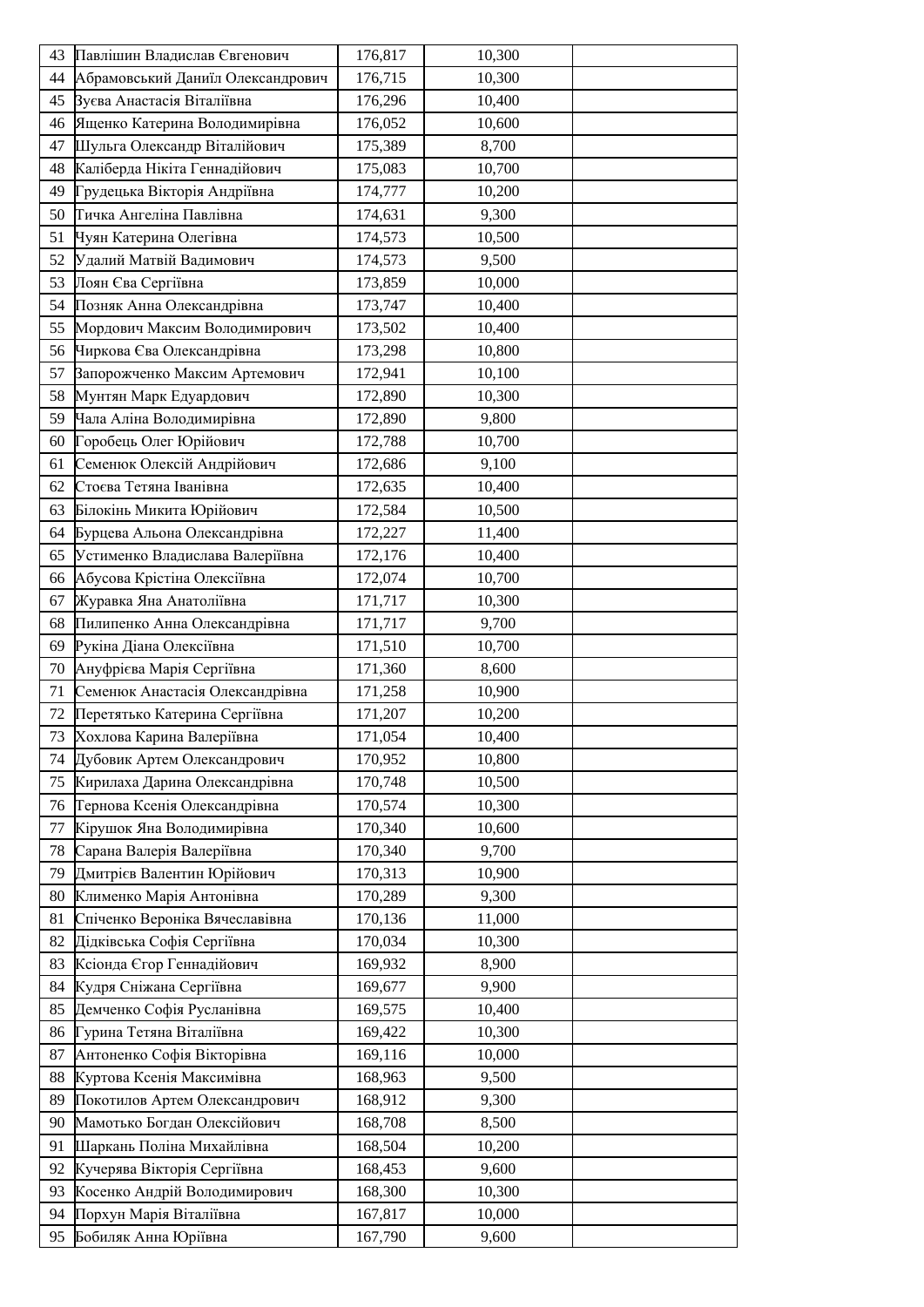|    | 96 Казка Дар'я Владиславівна          | 167,688 | 10,100 |  |
|----|---------------------------------------|---------|--------|--|
| 97 | Лимаренко Максим Сергійович           | 167,688 | 9,500  |  |
| 98 | Завгородня Катерина Ярославівна       | 167,688 | 8,900  |  |
| 99 | Солотін Лев Костянтинович             | 167,688 | 8,100  |  |
|    | 100 Нечет Аліна Євгенівна             | 167,382 | 10,100 |  |
|    | 101 Скарга Дар'я Віталіївна           | 167,280 | 10,700 |  |
|    | 102 Плакун Анастасія Ігорівна         | 167,229 | 10,300 |  |
|    | 103 Молько Юлія Володимирівна         | 167,025 | 7,900  |  |
|    | 104 Могілевська Єва Євгенівна         | 166,974 | 10,600 |  |
|    | 105 Парасюк Ігор Євгенович            | 166,821 | 8,600  |  |
|    | 106 Вдовика Анна Валеріївна           | 166,719 | 10,300 |  |
|    | 107 Стицюк Олена Олександрівна        | 166,464 | 10,300 |  |
|    | 108 Сидоренко Анастасія Геннадіївна   | 166,362 | 10,200 |  |
|    | 109 Папідзе Софія Паатівна            | 166,311 | 9,000  |  |
|    | 110 Шлапаков Антон Дмитрович          | 166,260 | 9,900  |  |
|    | 111 Олійник Аліна Олександрівна       | 166,158 | 10,700 |  |
|    | 112 Джаним Анастасія Сергіївна        | 165,996 | 10,700 |  |
|    | 113 Потяго Анастасія Сергіївна        | 165,903 | 10,000 |  |
|    | 114 Комарук Олександр Вадимович       | 165,903 | 9,800  |  |
|    | 115 Сидоренко Юлія Вікторівна         | 165,852 | 9,000  |  |
|    | 116 Касьян Ангеліна Русланівна        | 165,597 | 8,800  |  |
|    | 117 Василенко Ніка Миколаївна         | 165,495 | 9,200  |  |
|    | 118 Коноваленко Олександр Сергійович  | 165,495 | 7,400  |  |
|    | 119 Довмат Діана Дмитрівна            | 165,342 | 10,700 |  |
|    | 120 Петренко Олександра Олександрівна | 165,342 | 9,600  |  |
|    | 121 Вахарченко Анастасія Анатоліївна  | 165,342 | 9,100  |  |
|    | 122 Братусь Кирило Дмитрович          | 164,985 | 7,300  |  |
|    | 123 Ладзінська Василина Михайлівна    | 164,903 | 9,600  |  |
|    | 124 Шмалько Кароліна Михайлівна       | 164,730 | 9,500  |  |
|    | 125 Анікіна Кармона Уляна Павлівна    | 164,679 | 10,700 |  |
|    | 126 Матвійчук Єлизавета Василівна     | 164,679 | 9,500  |  |
|    | 127 Сирота Євгенія Андріївна          | 164,577 | 10,100 |  |
|    | 128 Гуменна Софія Вікторівна          | 164,424 | 9,000  |  |
|    | 129 Гриценко Єлизавета Дмитрівна      | 164,271 | 10,400 |  |
|    | 130 Карабанова Катерина Станіславівна | 164,271 | 10,100 |  |
|    | 131 Гаршина Маргарита Іллівна         | 164,067 | 10,400 |  |
|    | 132 Олизаренко Ірина Олександрівна    | 163,710 | 10,700 |  |
|    | 133 Альтманн Анастасія Олександрівна  | 163,659 | 7,600  |  |
|    | 134 Капелька Ольга Андріївна          | 163,608 | 9,700  |  |
|    | 135 Хоруженко Дар'я Олегівна          | 163,608 | 9,100  |  |
|    | 136 Максимчук Сергій Анатолійович     | 163,557 | 8,000  |  |
|    | 137 Аленін Нікіта Євгенович           | 163,506 | 10,000 |  |
|    | 138 Каменєв Владислав Костянтинович   | 163,506 | 9,000  |  |
|    | 139 Ярош Євгенія В'ячеславівна        | 163,455 | 10,800 |  |
|    | 140 Бачурина Олександра Олексіївна    | 163,251 | 9,500  |  |
|    | 141 Вінов'єва Поліна Олександрівна    | 163,200 | 10,800 |  |
|    | 142 Корнілов Олександр Сергійович     | 163,200 | 7,900  |  |
|    | 143 Бараненко Богдан Євгенович        | 163,149 | 9,200  |  |
|    | 144 Якименко Катерина Вадимівна       | 163,047 | 9,400  |  |
|    | 145 Курас Анна Олексіївна             | 162,996 | 9,800  |  |
|    | 146 Похила Олеся Вікторівна           | 162,945 | 9,000  |  |
|    | 147 Омельченко Софія Андріївна        | 162,894 | 9,800  |  |
|    | 148 Данищук Аделіна Сергіївна         | 162,792 | 9,900  |  |
|    |                                       |         |        |  |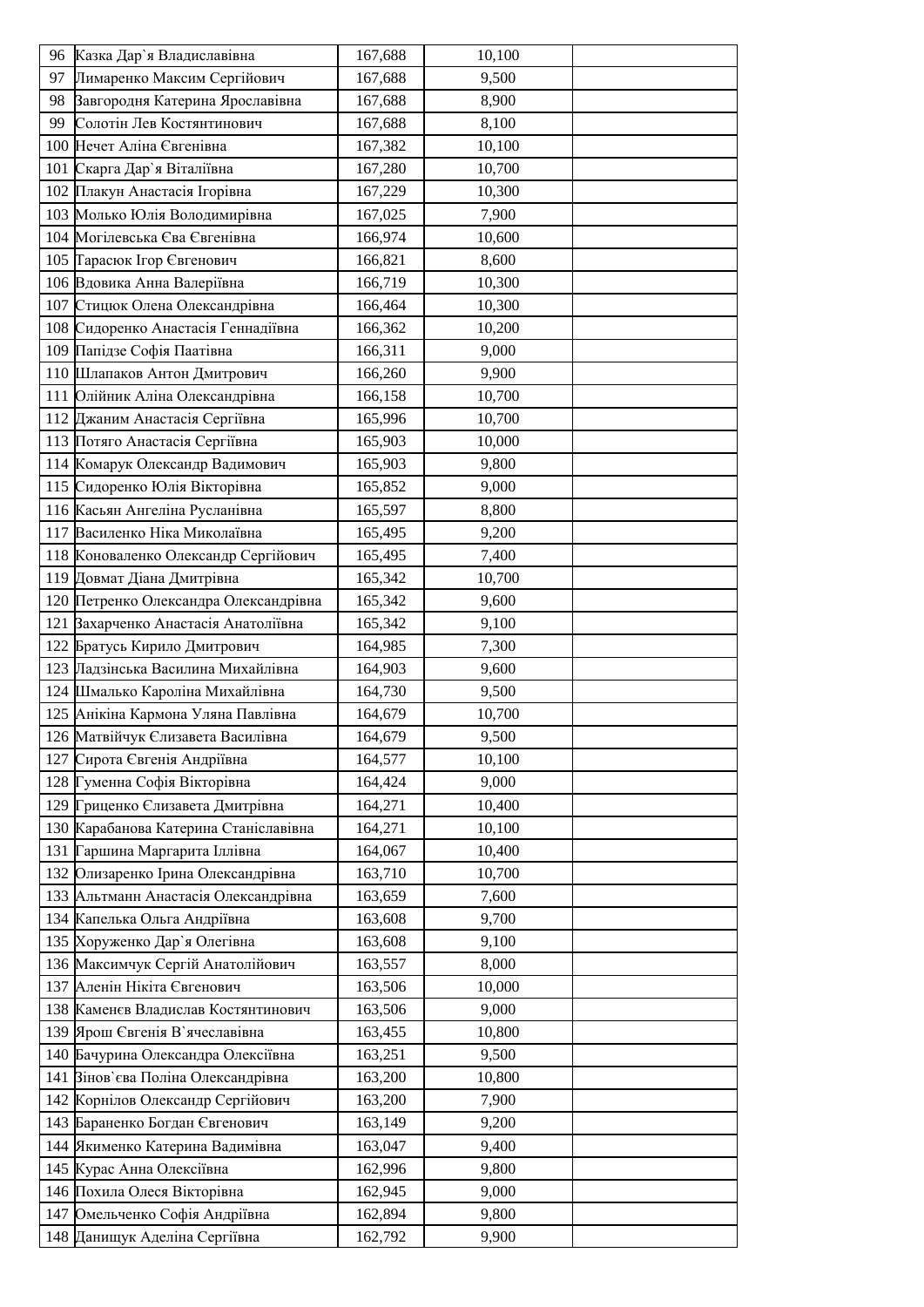| 149 Яцюк Анна Романівна                | 162,741 | 9,800  |  |
|----------------------------------------|---------|--------|--|
| 150 Кравець Василь Васильович          | 162,690 | 9,800  |  |
| 151 Кольцова Аліна Ігорівна            | 162,588 | 11,300 |  |
| 152 Курпас Владислава Дмитрівна        | 162,588 | 10,100 |  |
| 153 Каліневич Олександра Сергіївна     | 162,563 | 10,400 |  |
| 154 Мережко Анна Андріївна             | 162,537 | 6,500  |  |
| 155 Назаренко Тетяна Костянтинівна     | 162,231 | 10,300 |  |
| 156 Сало Єлизавета Русланівна          | 162,180 | 9,700  |  |
| 157 Усенко Юрій Володимирович          | 161,925 | 8,500  |  |
| 158 Мірошніченко Іван Віталійович      | 161,721 | 9,500  |  |
| 159 Дехніч Анастасія Вікторівна        | 161,568 | 9,600  |  |
| 160 Гимченко Юлія Андріївна            | 161,466 | 9,600  |  |
| 161 Довгашова Юлія Володимирівна       | 161,160 | 9,900  |  |
| 162 Шарінов Артем Костянтинович        | 160,854 | 9,700  |  |
| 163 Григоренко Нікіта Сергійович       | 160,803 | 7,000  |  |
| 164 Гіль Валерія Романівна             | 160,650 | 9,600  |  |
| 165 Коновалова Ольга Сергіївна         | 160,548 | 9,000  |  |
| 166 Волочан Марія Сергіївна            | 160,497 | 8,500  |  |
| 167 Мельник Юлія Ростиславівна         | 160,482 | 9,600  |  |
| 168 Лісова Тетяна Олександрівна        | 160,446 | 9,400  |  |
| 169 Нікулкіна Анастасія Вячеславівна   | 160,395 | 8,000  |  |
| 170 Павлишена Юлія Владиславівна       | 160,293 | 8,700  |  |
| 171 Мельник Клим Олексійович           | 160,242 | 9,200  |  |
| 172 Порохня Дар'я Олександрівна        | 159,987 | 11,400 |  |
| 173 Федусь Костянтин Віталійович       | 159,885 | 8,900  |  |
| 174 Веремійченко Вікторія Денисівна    | 159,732 | 10,800 |  |
| 175 Васильченко Софія Андріївна        | 159,732 | 10,300 |  |
| 176 Щербина Юлія Сергіївна             | 159,375 | 10,300 |  |
| 177 Фурманенко Кирило Вадимович        | 159,375 | 8,900  |  |
| 178 Федорук Софія Сергіївна            | 159,324 | 9,700  |  |
| 179 Крамаренко Дар'я Олександрівна     | 159,324 | 8,800  |  |
| 180 Володченко Ангеліна Олександрівна  | 159,273 | 8,500  |  |
| 181 Коновалова Ксенія Володимирівна    | 159,171 | 10,400 |  |
| 182 Солодка Анна Сергіївна             | 159,018 | 10,400 |  |
| 183 Гокарєва Богдана Дмитрівна         | 158,610 | 9,000  |  |
| 184 Вардов Ростислав Рустамович        | 158,559 | 9,500  |  |
| 185 Романенко Максим Андрійович        | 158,508 | 9,100  |  |
| 186 Вольтобрісов Альберт Владиславович | 158,406 | 8,800  |  |
| 187 Кондратець Поліна Олександрівна    | 158,355 | 10,200 |  |
| 188 Кислиця Єлизавета Юріївна          | 158,049 | 9,600  |  |
| 189 Кушнерьова Наталія Дмитрівна       | 157,998 | 8,700  |  |
| 190 Білан Дар'я Юріївна                | 157,947 | 9,300  |  |
| 191 Вербицька Антонія Ігорівна         | 157,896 | 8,800  |  |
| 192 Шмуригін Микита Андрійович         | 157,794 | 9,600  |  |
| 193 Мінєєв Денис Дмитрович             | 157,743 | 9,200  |  |
| 194 Немченко Раїса Віталіївна          | 157,437 | 10,200 |  |
| 195 Сердюк Аліна Олександрівна         | 157,437 | 9,700  |  |
| 196 Пірожок Вікторія Віталіївна        | 157,386 | 9,400  |  |
| 197 Римський Ярослав Русланович        | 157,284 | 9,400  |  |
| 198 Кочергіна Віолетта Артемівна       | 157,080 | 8,700  |  |
| 199 Масалов Олександр Сергійович       | 157,029 | 8,600  |  |
| 200 Ковбасюк Катерина Станіславівна    | 156,927 | 11,200 |  |
| 201 Рябошапка Олексій Володимирович    | 156,876 | 9,900  |  |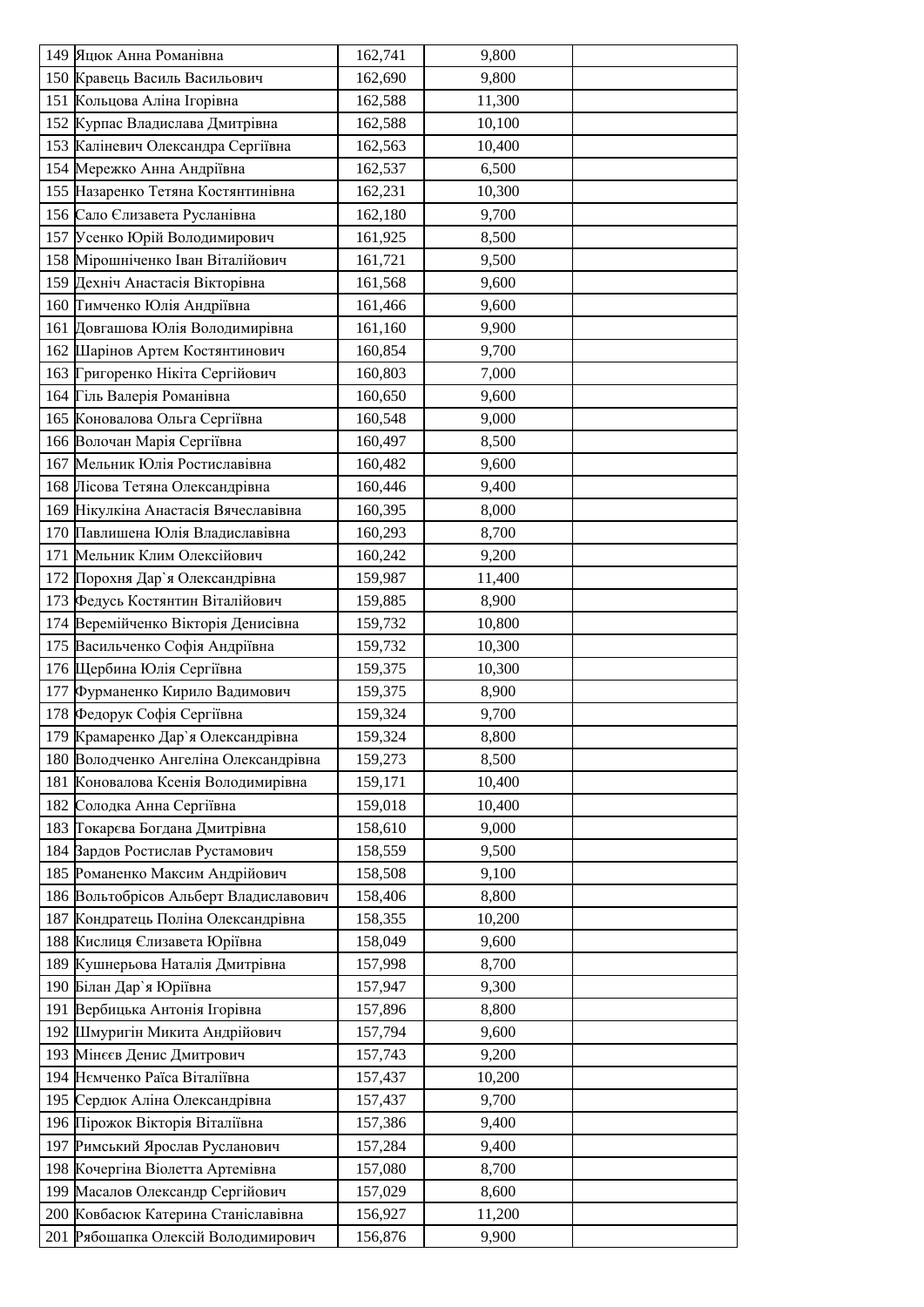|     | 202 Благова Вікторія Миколаївна                               | 156,672            | 9,900           |  |
|-----|---------------------------------------------------------------|--------------------|-----------------|--|
|     | 203 Кислична Інна Олексіївна                                  | 156,632            | 10,600          |  |
|     | 204 Красніков Олександр Дмитрович                             | 156,570            | 8,300           |  |
|     | 205 Щербак Катерина Павлівна                                  | 156,528            | 8,400           |  |
|     | 206 Тишкевич Анна Олександрівна                               | 156,519            | 10,700          |  |
|     | 207 Пеленський Станіслав Володимирович                        | 156,519            | 9,700           |  |
|     | 208 Городецька Юлія Ігорівна                                  | 156,519            | 8,700           |  |
|     | 209 Срошенко Альона Олександрівна                             | 156,519            | 8,100           |  |
|     | 210 Готвянська Дарія Сергіївна                                | 156,476            | 9,700           |  |
|     | 211 Бондаренко Карина Михайлівна                              | 156,366            | 10,200          |  |
|     | 212 Омельницька Вікторія Дмитрівна                            | 156,366            | 9,000           |  |
|     | 213 Гараненко Анастасія Олександрівна                         | 156,315            | 9,100           |  |
|     | 214 Мельник Богдан Олександрович                              | 156,162            | 9,800           |  |
|     | 215 Кутаренко Софія Андріївна                                 | 155,907            | 9,400           |  |
|     | 216 Журавська Валерія Миколаївна                              | 155,904            | 9,600           |  |
|     | 217 Скурідіна Анастасія Андріївна                             | 155,856            | 10,900          |  |
|     | 218 Олізько Валерій Ігорович                                  | 155,805            | 8,500           |  |
|     | 219 Воротінцев Данило Віталійович                             | 155,703            | 9,400           |  |
|     | 220 Азамат Надія Євгеніївна                                   | 155,550            | 10,200          |  |
|     | 221 Арсеньєв Олександр Дмитрович                              | 155,448            | 9,400           |  |
|     | 222 Бойко Ярослав Дмитрович                                   | 155,397            | 7,300           |  |
|     | 223 Карпоєв Руслан Вячеславович                               | 155,346            | 9,700           |  |
|     | 224 Швець Наталія Костянтинівна                               | 155,346            | 9,400           |  |
|     |                                                               |                    |                 |  |
|     | 225 Аверкієва Дар'я Олегівна<br>226 Маслов Максим Олексійович | 155,346<br>155,295 | 9,000           |  |
|     |                                                               |                    | 8,700           |  |
| 227 | Москвітіна Вікторія Ігорівна                                  | 155,244            | 11,100          |  |
|     | 228 Журавель Владислав Романович                              | 155,244            | 7,400           |  |
|     | 229 Юрченко Тетяна Миколаївна<br>230 Рудь Анна Олександрівна  | 155,193<br>155,193 | 10,100<br>9,900 |  |
|     | 231 Болотова Анастасія Андріївна                              | 155,142            | 9,800           |  |
|     | 232 Воронов Іван Дмитрович                                    | 155,142            | 7,300           |  |
|     | 233 Глущук Ксенія Віталіївна                                  | 155,091            | 9,100           |  |
|     |                                                               |                    |                 |  |
|     | 234 Пономаренко Данило Андрійович                             | 155,040            | 8,900           |  |
|     | 235 Бурковський Кирило Максимович                             | 155,040            | 6,900           |  |
|     | 236 Куценко Анна Олегівна                                     | 154,938            | 10,000          |  |
|     | 237 Гура Вероніка Олександрівна                               | 154,938            | 9,400           |  |
|     | 238 Манохін Денис Володимирович                               | 154,916            | 9,700           |  |
|     | 239 Рашевська Дар'я Костянтинівна                             | 154,887            | 10,900          |  |
|     | 240 Плужнік Іванна Юріївна                                    | 154,785            | 9,300           |  |
|     | 241 Парімончік Богдан Вячеславович                            | 154,632            | 8,800           |  |
|     | 242 Слуцька Ірина Віталіївна                                  | 154,530            | 8,700           |  |
|     | 243 Гринік Аліна Вячеславівна                                 | 154,499            | 9,500           |  |
|     | 244 Крот Дарія Олександрівна                                  | 154,326            | 10,100          |  |
|     | 245 Городничий Владислав Русланович                           | 154,275            | 10,400          |  |
|     | 246 Мякінін Микита Олегович                                   | 154,275            | 9,500           |  |
|     | 247 Саяхова Алія Валеріївна                                   | 154,275            | 9,000           |  |
|     | 248 Доценко Олександр Євгенович                               | 154,224            | 9,800           |  |
|     | 249 Балацька Анна Євгеніївна                                  | 154,173            | 10,300          |  |
|     | 250 Гунько Уляна Олександрівна                                | 154,122            | 9,400           |  |
|     | 251 Раданова Катерина Савеліївна                              | 154,071            | 8,800           |  |
|     | 252 Басалаєва Анастасія Володимирівна                         | 154,071            | 8,800           |  |
|     | 253 Куліш Анастасія Вікторівна                                | 153,969            | 8,700           |  |
|     | 254 Чорна Марія Дмитрівна                                     | 153,867            | 8,900           |  |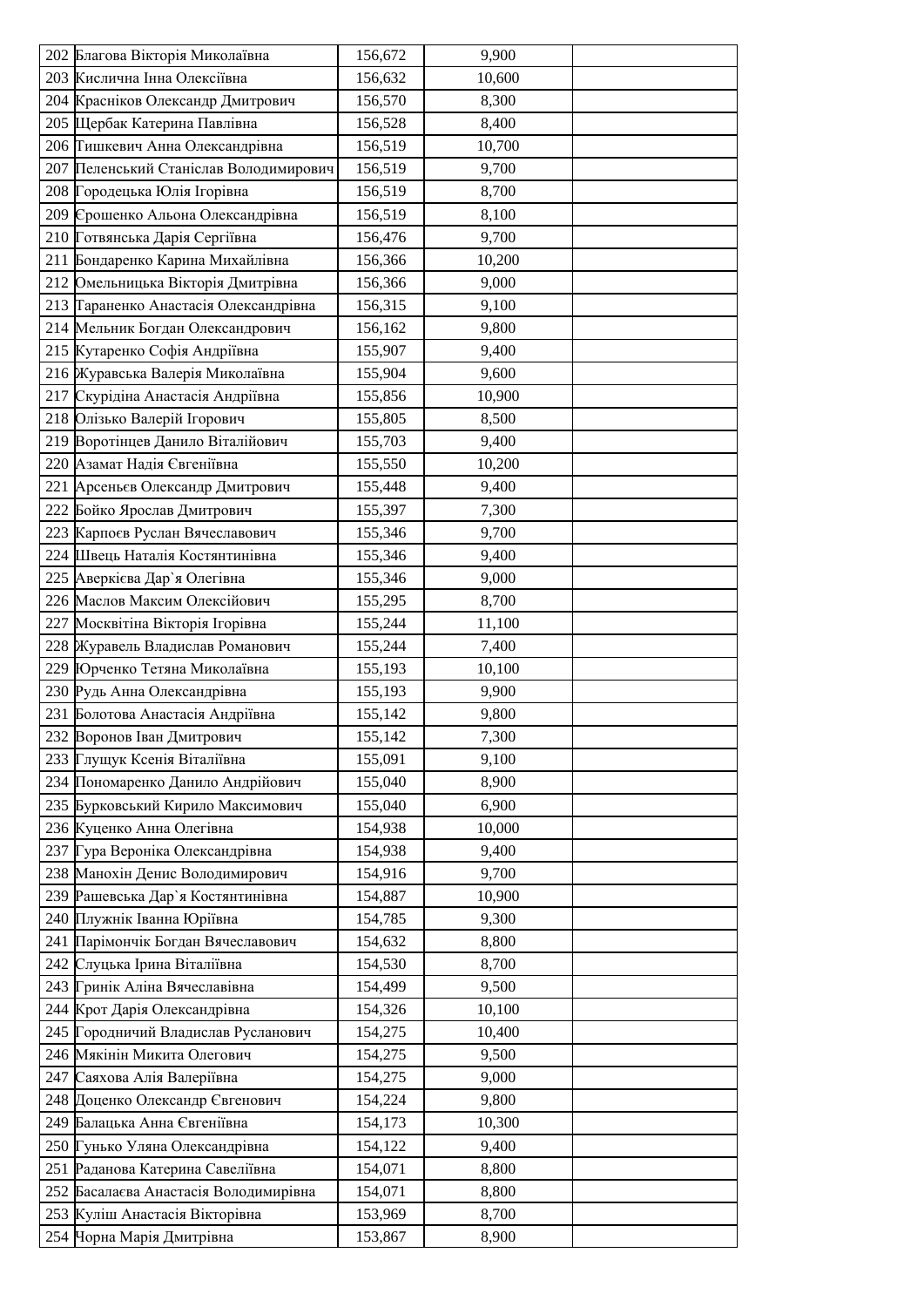|     | 255 Бакай Юлія Вячеславівна           | 153,816 | 10,000 |  |
|-----|---------------------------------------|---------|--------|--|
|     | 256 Духовенко Олександр Артемович     | 153,612 | 8,800  |  |
|     | 257 Гориславець Єгор Ігорович         | 153,561 | 9,000  |  |
|     | 258 Сумароков Дмитро Олександрович    | 153,459 | 8,200  |  |
|     | 259 Грибенюк Альона Сергіївна         | 153,408 | 9,400  |  |
|     | 260 Доля Сергій Віталійович           | 153,407 | 10,200 |  |
|     | 261 Пилипенко Ростислав Володимирович | 153,355 | 9,300  |  |
|     | 262 Бойченко Наталія Сергіївна        | 153,255 | 9,500  |  |
|     | 263 Радіонова Вероніка Вадимівна      | 153,204 | 10,400 |  |
|     | 264 Шаньгіна Віолетта Євгеніївна      | 153,153 | 8,400  |  |
|     | 265 Лутай Вероніка Олександрівна      | 153,102 | 8,300  |  |
|     | 266 Безродна Валерія Сергіївна        | 153,051 | 10,300 |  |
|     | 267 Джура Дар'я Андріївна             | 152,949 | 9,100  |  |
|     | 268 Ясногор Вікторія Анатоліївна      | 152,898 | 9,700  |  |
|     | 269 Бобакова Дар'я Олександрівна      | 152,898 | 7,800  |  |
|     | 270 Черевач Марія Володимирівна       | 152,679 | 9,800  |  |
|     | 271 Вовк Руслана Олегівна             | 152,643 | 9,300  |  |
|     | 272 Думчиков Олександр Вадимович      | 152,592 | 9,400  |  |
|     | 273 Жомер Вікторія Андріївна          | 152,490 | 8,800  |  |
|     | 274 Хорішко Ілларіон Сергійович       | 152,439 | 9,900  |  |
|     | 275 Гимченко Катерина Андріївна       | 152,439 | 9,200  |  |
|     | 276 Ляшенко Анастасія Олександрівна   | 152,235 | 9,800  |  |
|     | 277 Морозенко Владислав Андрійович    | 152,031 | 9,200  |  |
|     | 278 Шемендюк Владислава Олександрівна | 151,929 | 8,700  |  |
|     | 279 Мільяченко Марія Русланівна       | 151,929 | 8,300  |  |
|     | 280 Семипядна Єлизавета Костянтинівна | 151,898 | 8,100  |  |
|     | 281 Титаренко Софія Анатоліївна       | 151,878 | 9,500  |  |
|     | 282 Лазарян Андрій Гамлетович         | 151,725 | 9,200  |  |
|     | 283 Канаркін Андрій Сергійович        | 151,470 | 9,700  |  |
| 284 | Погосян Діана Арменівна               | 151,419 | 10,700 |  |
|     | 285 Оганян Анастасія Олександрівна    | 151,419 | 10,200 |  |
|     | 286 Мостіпан Максим Сергійович        | 151,266 | 9,100  |  |
|     | 287 Кравець Ілля Ігорович             | 151,215 | 7,300  |  |
|     | 288 Леміш Анастасія Романівна         | 151,170 | 9,400  |  |
|     | 289 Мринський Микита Миколайович      | 151,062 | 8,800  |  |
|     | 290 Сушко Дар'я Романівна             | 151,011 | 9,600  |  |
|     | 291 Будагян Діана Ашотівна            | 150,909 | 8,900  |  |
|     | 292 Яковенко Марія Іванівна           | 150,705 | 9,300  |  |
|     | 293 Бочарова Діана Володимирівна      | 150,654 | 7,600  |  |
|     | 294 Попутняк Ілля Олександрович       | 150,552 | 7,400  |  |
|     | 295 Іваниця Анастасія Вячеславівна    | 150,450 | 9,200  |  |
|     | 296 Голубченко Катерина Дмитрівна     | 150,399 | 9,800  |  |
|     | 297 Агбун Таїсія Ігорівна             | 150,399 | 9,300  |  |
|     | 298 Правосудович Андрій Олександрович | 150,246 | 8,300  |  |
|     | 299 Пеня Дар'я Вадимівна              | 150,093 | 8,200  |  |
|     | 300 Потьомкіна Катерина Денисівна     | 150,093 | 7,400  |  |
|     | 301 Віткова Софія Володимирівна       | 150,042 | 11,200 |  |
|     | 302 Вишневецька Елеонора Іванівна     | 150,026 | 8,700  |  |
|     | 303 Пазарєва Аліна Денисівна          | 149,991 | 9,400  |  |
|     | 304 Мірошніченко Валерія Сергіївна    | 149,991 | 9,100  |  |
|     | 305 Салуха Віолетта Артурівна         | 149,532 | 10,100 |  |
|     | 306 Березан Анастасія Владиславівна   | 149,430 | 10,000 |  |
|     | 307 Сулік Дар'я Сергіївна             | 149,430 | 8,800  |  |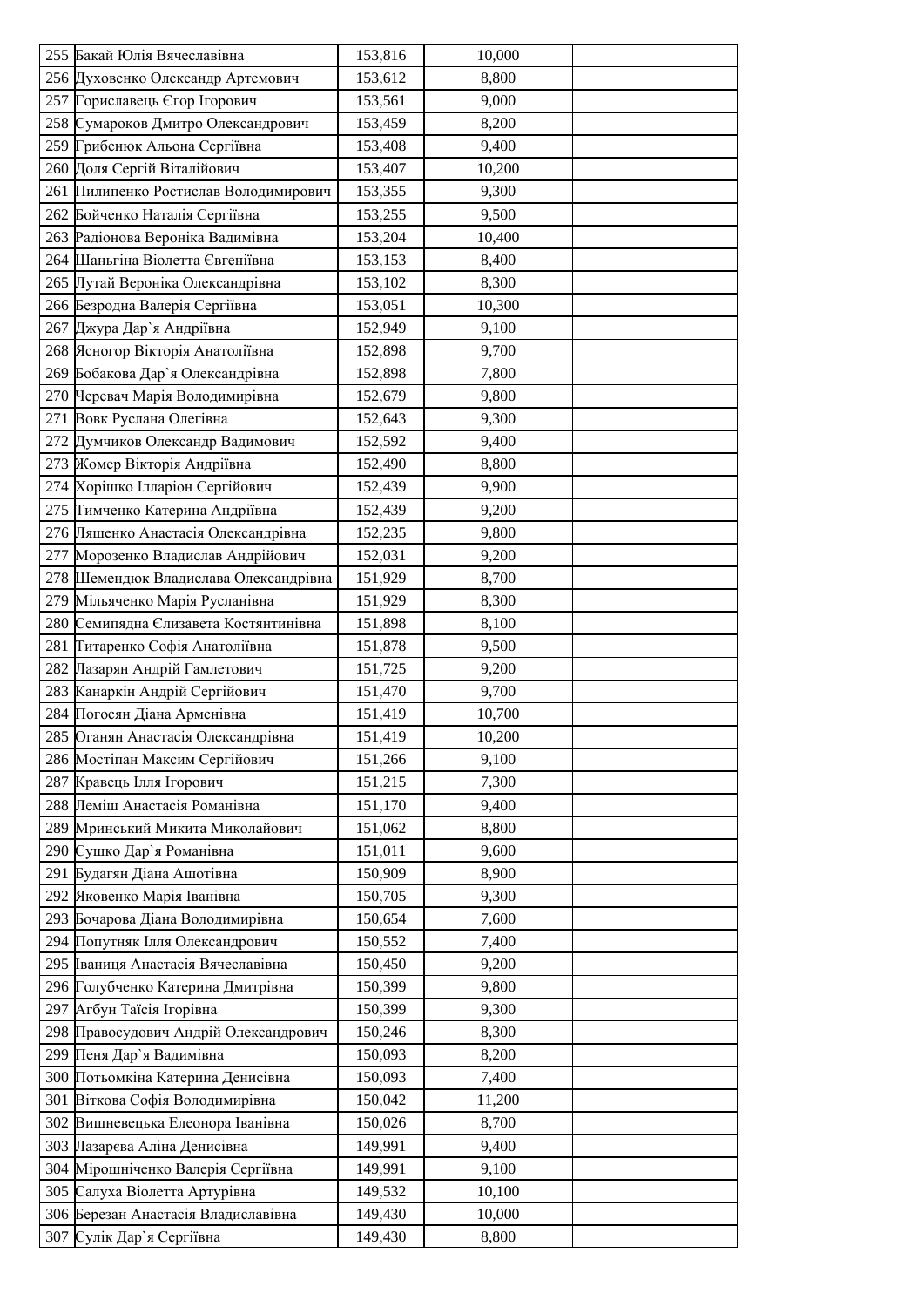| 308 Радченко Данііл Володимирович      | 149,430 | 8,400  |  |
|----------------------------------------|---------|--------|--|
| 309 Дрюк Сніжана Олексіївна            | 149,141 | 10,500 |  |
| 310 Іванько Євгенія Дмитрівна          | 148,971 | 9,700  |  |
| 311 Федосенко Аліна Семенівна          | 148,920 | 10,400 |  |
| 312 Савченко Софія Сергіївна           | 148,920 | 9,700  |  |
| 313 Акімова Ангеліна Дмитрівна         | 148,881 | 10,600 |  |
| 314 Велик Вікторія Олександрівна       | 148,818 | 9,500  |  |
| 315 Коваленко Дем'ян Олександрович     | 148,767 | 9,100  |  |
| 316 Буцикіна Даріна Ігорівна           | 148,767 | 8,800  |  |
| 317 Гіржева Єлизавета Валентинівна     | 148,716 | 9,700  |  |
| 318 Лебідь Ксенія Дмитрівна            | 148,614 | 10,000 |  |
| 319 Пономаренко Марія Ігорівна         | 148,614 | 9,400  |  |
| 320 Пурик Єлизавета Дмитрівна          | 148,465 | 10,600 |  |
| 321 Овчаренко Владислав Ігорович       | 148,206 | 10,200 |  |
| 322 Анголенко Владислав Євгенович      | 148,155 | 8,900  |  |
| 323 Шептун Єлизавета Юріївна           | 148,104 | 9,400  |  |
| 324 Вибла Владислава Володимирівна     | 147,951 | 9,700  |  |
| 325 Медовкін Нікіта Іванович           | 147,945 | 7,400  |  |
| 326 Небосенко Марія Тарасівна          | 147,900 | 8,800  |  |
| 327 Федченко Віктор Юрійович           | 147,594 | 10,200 |  |
| 328 Горошкова Ольга Миколаївна         | 147,594 | 9,700  |  |
| 329 Дем'янович Ольга Сергіївна         | 147,492 | 9,400  |  |
| 330 Клєван Іван Віталійович            | 147,288 | 10,400 |  |
| 331 Любовицька Діана Станіславівна     | 147,217 | 8,200  |  |
| 332 Червоняк Олександра Віталіївна     | 147,186 | 10,100 |  |
| 333 Боров Владислав Романович          | 147,186 | 8,600  |  |
| 334 Вавірюха Інна Володимирівна        | 147,186 | 8,300  |  |
| 335 Шкуріна Дар'я Сергіївна            | 147,135 | 9,500  |  |
| 336 Шимко Владислав Ростиславович      | 147,135 | 7,900  |  |
| 337 Бєлова Валерія Сергіївна           | 147,113 | 9,900  |  |
| 338 Клебан Крістіна Миколаївна         | 147,084 | 9,400  |  |
| 339 Северин Павло Андрійович           | 147,033 | 8,200  |  |
| 340 Романенко Поліна Геннадіївна       | 146,880 | 9,300  |  |
| 341 Пакеж Сергій Володимирович         | 146,829 | 7,400  |  |
| 342 Бузовська Альона Олегівна          | 146,644 | 10,000 |  |
| 343 Чернова Діана Вікторівна           | 146,625 | 10,300 |  |
| 344 Мартинцев Артем Олександрович      | 146,625 | 6,400  |  |
| 345 Хлопіна Дар'я Володимирівна        | 146,574 | 9,600  |  |
| 346 Чілінгір Микита Максимович         | 146,523 | 7,600  |  |
| 347 Марковський Владислав Анатолійович | 146,421 | 7,600  |  |
| 348 Луковенко Софія Ігорівна           | 146,319 | 8,700  |  |
| 349 Покаленко Марк Сергійович          | 146,217 | 8,400  |  |
| 350 Ваврик Ксенія Віталіївна           | 146,166 | 9,700  |  |
| 351 Білокінь Інна Владиславівна        | 145,962 | 10,000 |  |
| 352 Пебединченко Олексій Денисович     | 145,809 | 7,800  |  |
| 353 Нечепоренко Володимир Романович    | 145,758 | 8,500  |  |
| 354 Кочержинський Артем Ігорович       | 145,707 | 9,300  |  |
| 355 Рубаненко Єва Віталіївна           | 145,707 | 8,800  |  |
| 356 Молочкова Варвара Андріївна        | 145,656 | 7,500  |  |
| 357 Сіденко Людмила Олексіївна         | 145,452 | 7,400  |  |
| 358 Іванова Марія Олексіївна           | 145,401 | 9,500  |  |
| 359 Павліченко Данило Сергійович       | 145,248 | 10,700 |  |
| 360 Бузовська Анна Ігорівна            | 145,248 | 9,300  |  |
|                                        |         |        |  |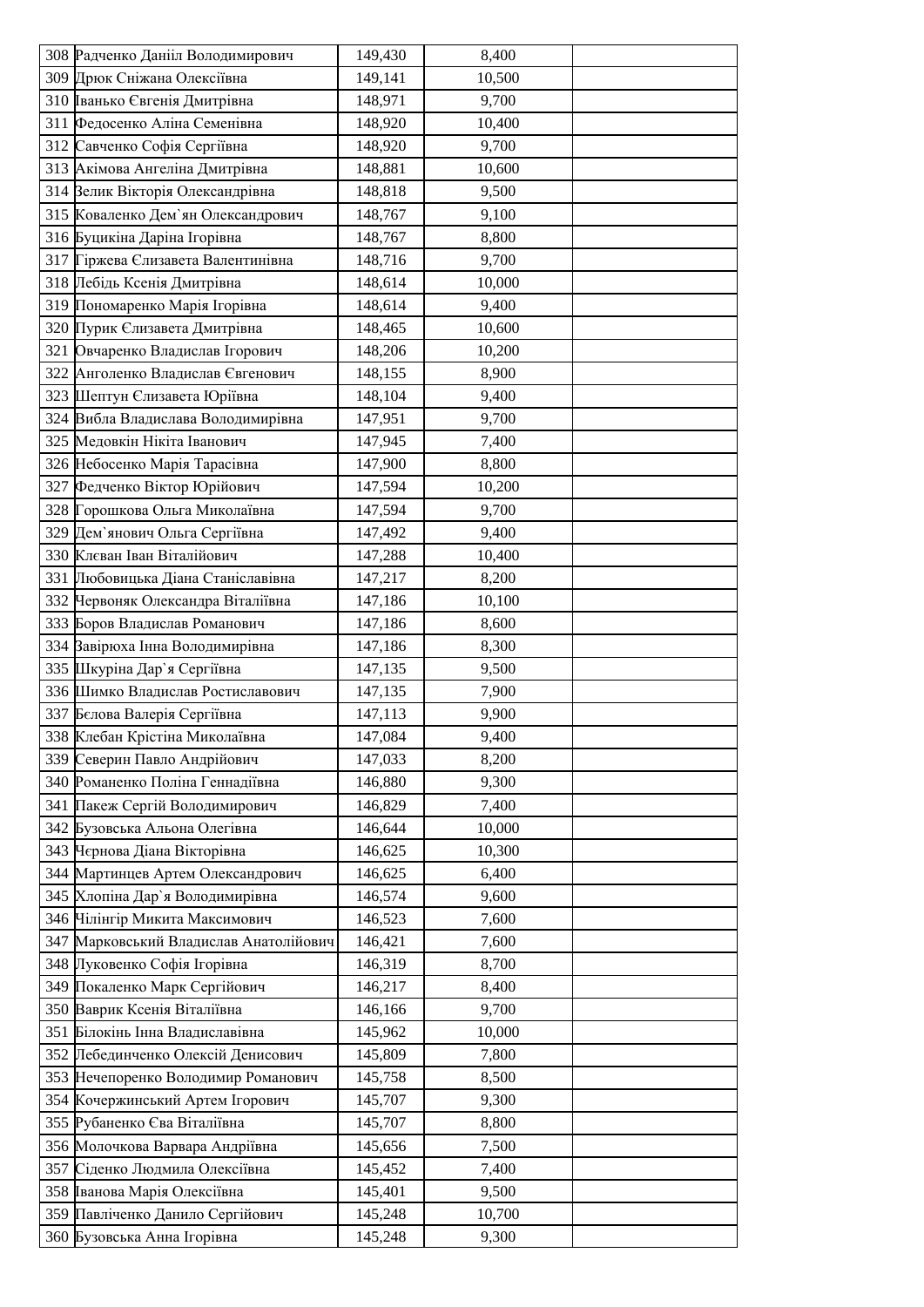|     | 361 Бунятов Юсіф Расаф огли          | 145,146 | 8,000  |  |
|-----|--------------------------------------|---------|--------|--|
|     | 362 Євтушенко Анна Євгеніївна        | 144,993 | 8,600  |  |
|     | 363 Москвич Владислав Віталійович    | 144,891 | 9,400  |  |
|     | 364 Говкач Ірина Вікторівна          | 144,876 | 9,100  |  |
|     | 365 Борисенко Єва Олександрівна      | 144,876 | 8,800  |  |
|     | 366 Демидова Єва Євгеніївна          | 144,789 | 9,900  |  |
|     | 367 Крижановський Владислав Олегович | 144,636 | 9,600  |  |
|     | 368 Овчаренко Марія-Александрінія    | 144,636 | 8,200  |  |
|     | 369 Бур'ян Марія Олександрівна       | 144,585 | 7,100  |  |
|     | 370 Шинкаренко Данило Олександрович  | 144,564 | 8,300  |  |
|     | 371 Притула Аліна Сергіївна          | 144,534 | 8,200  |  |
|     | 372 Бурхович Аліна Олександрівна     | 144,483 | 9,000  |  |
|     | 373 Діденко Артем Дмитрович          | 144,381 | 6,100  |  |
|     | 374 Миронов Микита Юрійович          | 144,330 | 9,900  |  |
|     | 375 Барановська Марія Сергіївна      | 144,330 | 7,100  |  |
|     | 376 Карпенко Тетяна Віталіївна       | 144,251 | 9,800  |  |
|     | 377 Усенко Іван Андрійович           | 144,075 | 10,200 |  |
|     | 378 Волнянська Аліна Сергіївна       | 144,075 | 9,300  |  |
|     | 379 Кривулін Юрій Андрійович         | 143,922 | 8,900  |  |
|     | 380 Яковенко Олексій Сергійович      | 143,887 | 8,900  |  |
| 381 | Скалига Марина Андріївна             | 143,871 | 9,600  |  |
|     | 382 Жулинський Владислав Ігорович    | 143,871 | 7,900  |  |
|     | 383 Іваненко Софія Русланівна        | 143,769 | 9,900  |  |
|     | 384 Губарєва Поліна Вікторівна       | 143,731 | 10,100 |  |
|     | 385 Печена Карина Сергіївна          | 143,667 | 8,800  |  |
|     | 386 Бурка Артем Віталійович          | 143,412 | 10,400 |  |
|     | 387 Марко Владислава Олександрівна   | 143,361 | 8,300  |  |
|     | 388 Чумак Юлія Вікторівна            | 143,315 | 9,300  |  |
|     | 389 Бочковська Каріна Сергіївна      | 143,259 | 7,900  |  |
|     | 390 Власов Дмитро Андрійович         | 143,208 | 7,900  |  |
|     | 391 Давидов Микита Віталійович       | 143,208 | 7,700  |  |
|     | 392 Остапенко Карина Едуардівна      | 143,157 | 9,900  |  |
|     | 393 Гульчук Єлизавета Валеріївна     | 143,157 | 9,700  |  |
|     | 394 Погорела Софія Сергіївна         | 143,106 | 9,200  |  |
|     | 395 Бергер Олег Ігорович             | 143,055 | 8,100  |  |
|     | 396 Варуцький Петро Андрійович       | 143,004 | 7,100  |  |
|     | 397 Соснін Даниіл Сергійович         | 142,953 | 10,300 |  |
|     | 398 Бережна Вікторія Дмитрівна       | 142,953 | 9,800  |  |
|     | 399 Герехова Марія Сергіївна         | 142,953 | 8,400  |  |
|     | 400 Лук'янов Марк Едгарович          | 142,953 | 7,500  |  |
|     | 401 Столяренко Сабіна Дмитрівна      | 142,902 | 9,300  |  |
|     | 402 Губа Андрій Анатолійович         | 142,902 | 9,100  |  |
|     | 403 Бондар Іван Станіславович        | 142,851 | 8,600  |  |
|     | 404 Будицька Діана Олександрівна     | 142,800 | 8,000  |  |
|     | 405 Чорна Катерина Сергіївна         | 142,800 | 7,400  |  |
|     | 406 Сусленко Лілія Андріївна         | 142,795 | 9,700  |  |
|     | 407 Гкач Кирило Дмитрович            | 142,698 | 8,900  |  |
|     | 408 Холод Діана Олегівна             | 142,545 | 10,200 |  |
|     | 409 Тарасенко Юлія Вадимівна         | 142,443 | 10,500 |  |
|     | 410 Гейко Дар'я Олександрівна        | 142,341 | 8,700  |  |
| 411 | Головко Єлизавета Юріївна            | 142,341 | 8,100  |  |
|     | 412 Суборська Анжела Дмитрівна       | 142,188 | 8,700  |  |
|     | 413 Новосьолова Дар'я Сергіївна      | 142,137 | 10,400 |  |
|     |                                      |         |        |  |